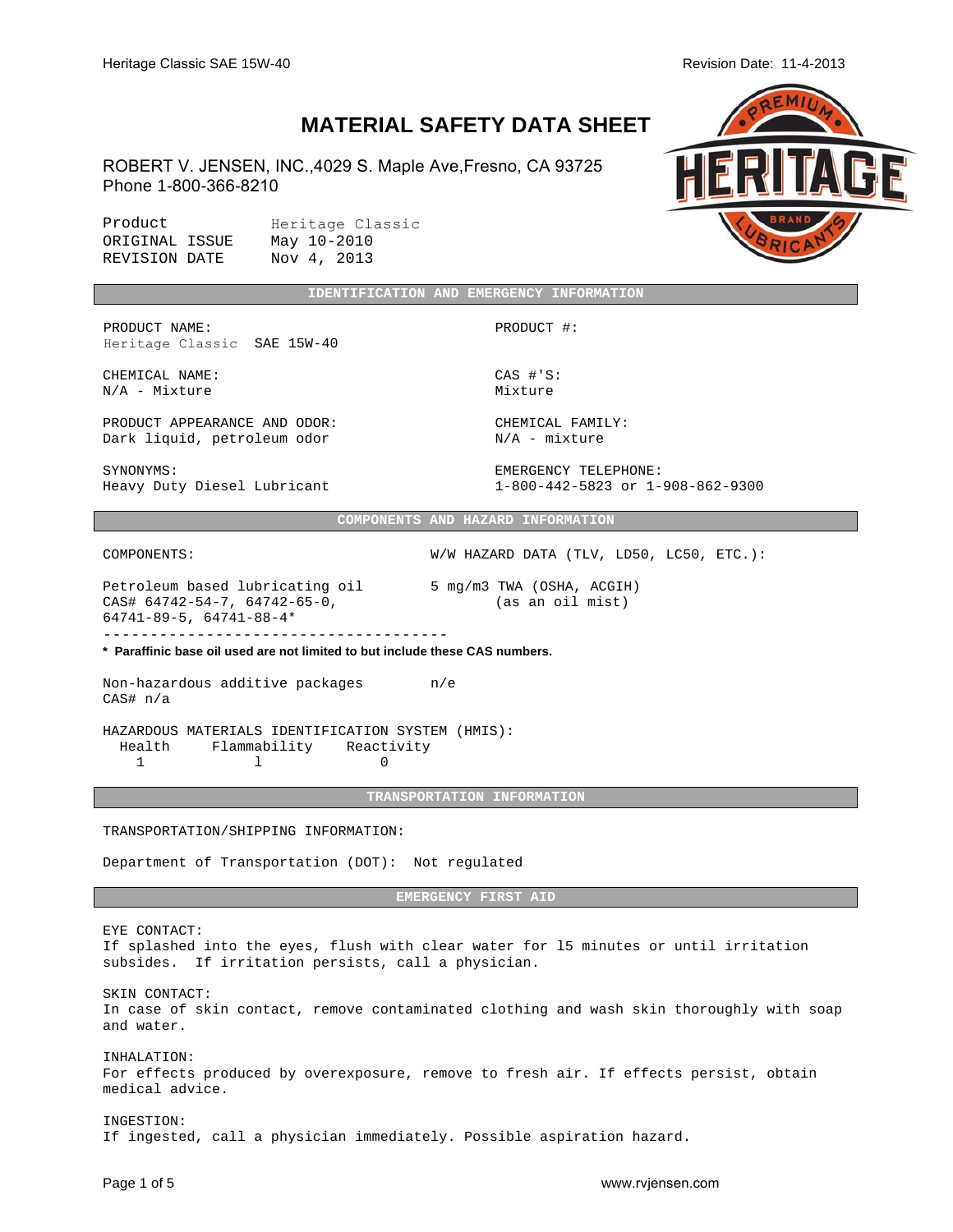## **FIRE AND EXPLOSION HAZARD INFORMATION**

FLASH POINT (MINIMUM): AUTOIGNITION TEMPERATURE: > 350°F Test method: COC N/E NATIONAL FIRE PROTECTION ASSOCIATION (NFPA) - HAZARD IDENTIFICATION: Health Flammability Reactivity l 0

FLAMMABLE OR EXPLOSIVE LIMITS (approximate percent by volume in air): Estimated values: lower n/e upper n/e

EXTINGUISHING MEDIA AND FIRE FIGHTING PROCEDURES: Foam, water spray (fog), dry chemical, carbon dioxide and vaporizing liquid type extinguishing agents may all be suitable for extinguishing fires involving this type product, depending on size or potential size of fire and circumstances related to the situation. Plan fire protection and response strategy through consultation with local fire protection authorities or appropriate specialists.

The following procedures for this type of product are based on the recommendations in the National Fire Protection Association's "Fire Protection Guide on Hazardous Materials", Eighth Edition (l984):

Use water spray, dry chemical, foam, or carbon dioxide. Water or foam may cause frothing. Use water to keep fire-exposed containers cool. Water froth may be used to flush spills away from exposure. Minimize breathing gases, vapor, fumes, or decomposition products. Use supplied-air breathing equipment for enclosed or confined spaces or as otherwise needed.

UNUSUAL FIRE AND EXPLOSION HAZARDS: n/a

## "EMPTY" CONTAINER WARNING:

Empty containers retain residue (liquid or vapor) and can be dangerous. DO NOT PRESSURIZE, WELD, CUT BRAZE, SOLDER, DRILL, GRIND OR EXPOSE SUCH CONTAINERS TO HEAT, FLAME, SPARKS, OR OTHER SOURCES OF IGNITION; THEY MAY EXPLODE AND CAUSE INJURY OR DEATH. Do not attempt to clean since residue is difficult to remove. "Empty" drums should be completely drained, properly bunged, and returned to a drum reconditioner. All other containers should be disposed of in an environmentally safe manner and in accordance with government regulations. For work on tanks refer to Occupational Safety and Health Administration regulations, ANSI Z49.l, and other governmental and industrial references pertaining to cleaning, repairing, welding, or other contemplated operations.

## **HEALTH AND HAZARD INFORMATION**

EXPOSURE LIMIT FOR TOTAL PRODUCT: N/E VARIABILITY AMONG INDIVIDUALS: Health studies have shown that many petroleum hydrocarbons and synthetic lubricants pose potential human health risks which vary from person to person. As a precaution, exposure to liquids, vapors, mists, or fumes should be minimized. EFFECTS OF OVEREXPOSURE (Signs and symptoms of exposure): SKIN: Prolong or repeated skin contact may cause mild irritation. EYES: Product contacting the eye may cause irritation. INHALATION: Excessive concentrations of vapors or mists may cause irritation.

**PHYSICAL DATA**

The following data are approximate or typical values and should not be used for precise design purposes.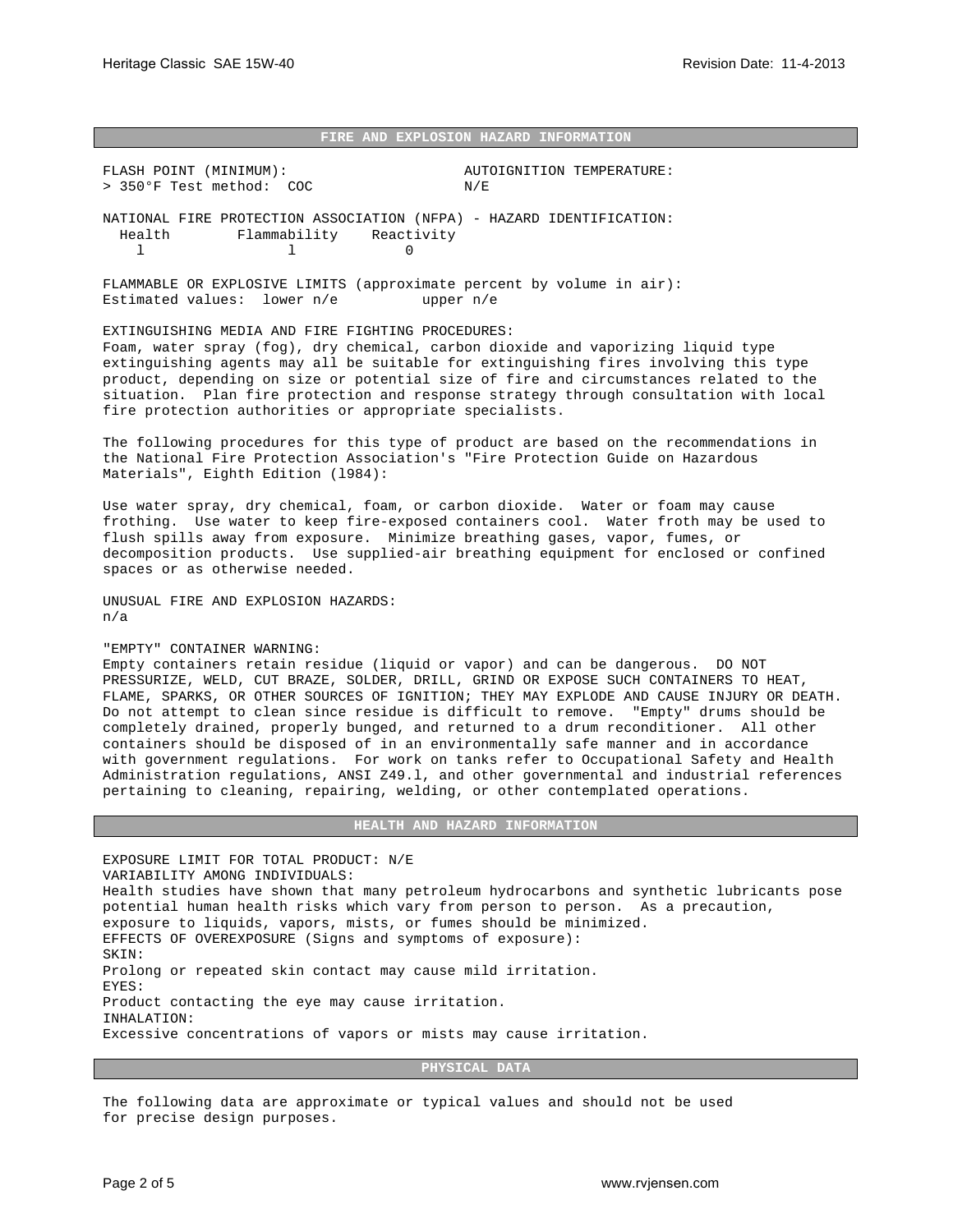| BOILING RANGE:                                                                                | VAPOR PRESSURE:                                                           |
|-----------------------------------------------------------------------------------------------|---------------------------------------------------------------------------|
| Not available                                                                                 | Not available                                                             |
| SPECIFIC GRAVITY (25°C/25°C):<br>$(WATER = 1)$<br>< 1.0                                       | VAPOR DENSITY $(AIR = 1)$ :<br>> 5                                        |
| MOLECULAR WEIGHT:                                                                             | PERCENT VOLATILE BY VOLUME:                                               |
| Wide range                                                                                    | Not calculated                                                            |
| EVAPORATION RATE @ 1 ATM. AND 25°C<br>$(77^{\circ}F)$ (n-BUTYL ACETATE = 1):<br>Not available | SOLUBILITY IN WATER $\varnothing$ 1 ATM, and 25°C<br>$(77°F):$ Negligible |

**REACTIVITY**

This product is stable and will NOT react violently with water. Hazardous polymerization will not occur. Avoid contact with strong oxidants such as liquid chlorine, concentrated oxygen, sodium hypochlorite or calcium hypochlorite, etc., as this represents a serious explosion hazard.

DECOMPOSITION PRODUCTS UNDER FIRE CONDITIONS: Fumes, smoke, carbon monoxide, oxides of sulfur,and other decomposition products, in case of incomplete combustion.

CONDITIONS TO AVOID: Open flames.

**TOXICITY**

ORAL (Acute)  $N/E$ DERMAL (Acute)  $N/E$ EYE N/E INHALATION (Acute) N/E CHRONIC, SUBCHRONIC, ETC. N/E Medical Conditions Aggravated by Exposure: Unknown This product does NOT contain any ingredients identified as carcinogenic by IARC, NTP, or OSHA. All components known to be contained in this product are on the TSCA inventory or are exempt.

SARA Section 313 Status: This material is not known to contain any chemicals on the SARA Section 313 list at a concentration greater than 1.0 percent or carcinogenic chemical on that list at a concentration greater than 0.1 percent.

**SPILL OR LEAK PROCEDURES**

STEPS TO BE TAKEN IN CASE MATERIAL IS RELEASED OR SPILLED: Keep product out of sewers and watercourses by diking or impounding. Absorb with sand or inert material. Sweep or scoop up and remove. Prevent spread of spill. Advise authorities if product has entered or may enter sewers, watercourses or extensive land areas. Assure conformity with local regulations.

WASTE DISPOSAL METHOD: (Consult federal, state, or local authorities for proper disposal procedures.) Assure conformity with applicable disposal regulations. Dispose of absorbed material at an approved waste site or facility.

**PROTECTION AND PRECAUTIONS**

VENTILATION: (Always maintain below permissible exposure limits.) Use local exhaust to capture vapor, mist or fumes, if necessary. Provide ventilation sufficient to prevent exceeding recommended exposure limit or buildup of explosive concentrations of vapor in air.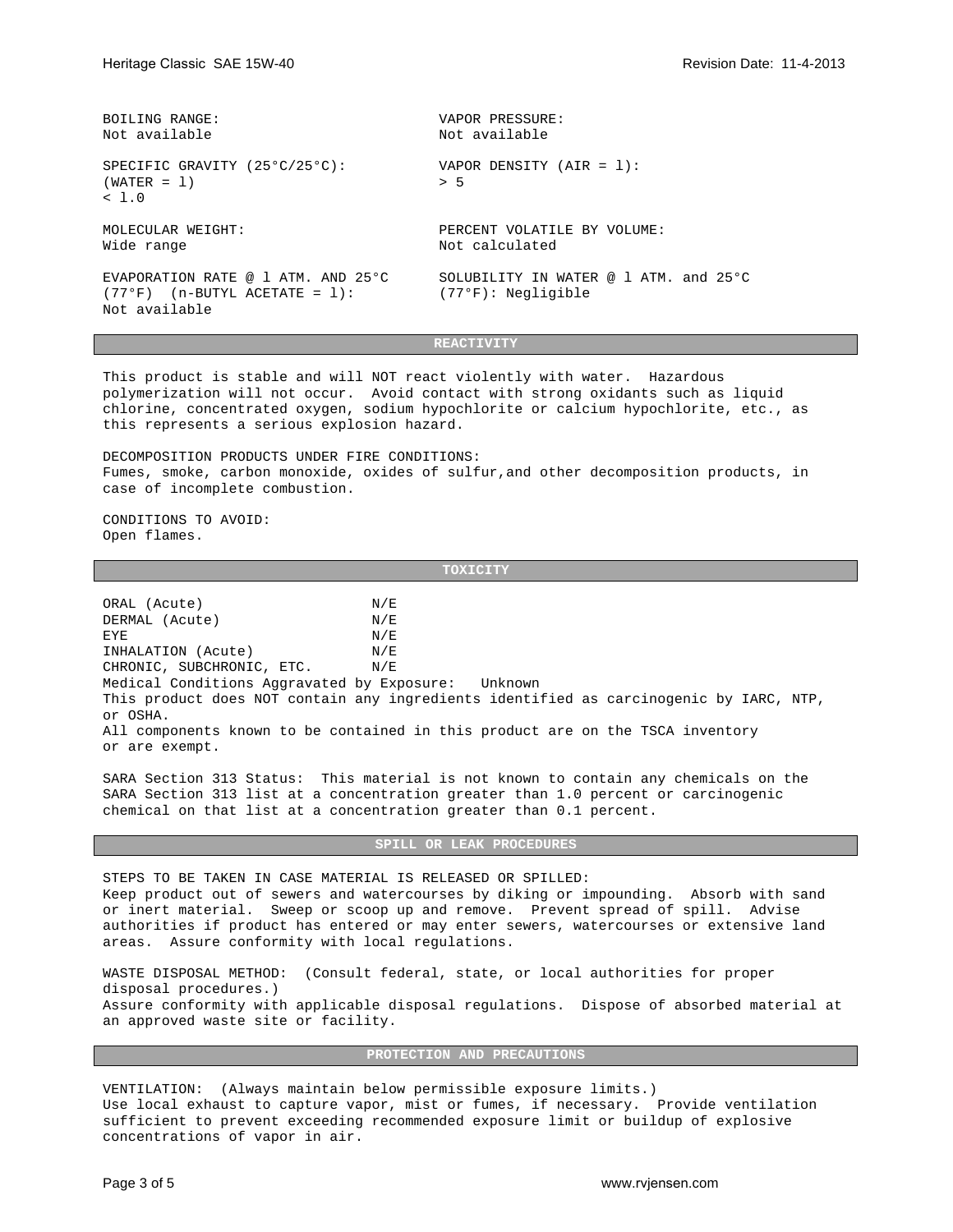RESPIRATORY PROTECTION: (Use only NIOSH approved equipment.) Normally not needed at ambient temperatures. Use supplied air respiratory protection in confined or enclosed spaces, if needed. Use filter, dust, fume, or mist respirator type under misting conditions. Use can or cartridge; gas or vapor respirator type under conditions exceeding TWA standard. PROTECTIVE GLOVES: Use chemical-resistant gloves, if needed, to avoid prolonged or repeated skin contact. EYE PROTECTION: Use splash goggles or face shield when eye contact may occur. OTHER PROTECTIVE EQUIPMENT: Use chemical-resistant apron or other impervious clothing, if needed, to avoid contaminating regular clothing which could result in prolonged or repeated skin contact. WORK PRACTICES/ENGINEERING CONTROLS: Keep containers closed when not in use. Do not handle near heat, sparks, flame or strong oxidants. PERSONAL HYGIENE: Minimize breathing vapor, mist, or fumes. Avoid prolonged or repeated contact with

skin. Remove contaminated clothing; launder or dry-clean before reuse. Remove contaminated shoes and thoroughly clean before reuse; discard if oil-soaked. Cleanse skin thoroughly after contact, before breaks and meals, and at end of work period. Product is readily removed from skin by waterless hand cleaners followed by washing thoroughly with soap and water.

## **OTHER REGULATORY INFORMATION**

**OSH HAZARD DETERMINATION:** This material is not known to be hazardous as defined by OSHA's Hazard Communication Standard, 29 CFR 1910.1200.

**TSCA Inventory:** All of the components of this material are listed on the Toxic Chemical Substances Inventory. This product is in compliance with the Toxic Substances control Act (TSCA).

#### **SARA SECTION 311 - HAZARD CATEGORIES:**

This product may meet one or more of the criteria for the hazard categories defined in 40 CFR Part 370 as established be Sections 311 and 312 of SARA as indicated below:

| NO             | 'ACUTE .<br><b>HEALTH</b><br><b>IMMEDIATE</b><br><b>HAZARD</b> | NO | <b>RELEASE</b><br>OF<br><b>PRESSURE</b><br><b>SUDDEN</b><br><b>HAZARD</b> |
|----------------|----------------------------------------------------------------|----|---------------------------------------------------------------------------|
| N <sub>O</sub> | 'CHRONIC)<br><b>HEALTH</b><br><b>HAZARD</b><br>DELAYED         | NO | <b>REACTIVE</b><br><b>HAZARD</b>                                          |
| NO             | FIRE<br><b>HAZARD</b>                                          |    |                                                                           |

**SARA 302/304**: There are no components in this product on the SARA 302/304 list.

**SARA SECTION 313 – TOXIC COMPONENTS:** This product does not contain >1.0% (greater than 0.1% for carcinogenic substance) of any chemical substances listed under SARA Section 313.

## **CLEAN WATER ACT (CWA):**

Under the CWA, discharges of fluids to surface water without proper Federal and State permits must be reported immediately to the National Response Center at (800) 424-8802.

## **CERCLA HAZARDOUS SUBSTANCES:**

As defined by CERCLA, the term "hazardous substance" does not include any ingredients or fraction thereof, which is not otherwise specifically listed or designated as a hazardous substance.

## **CALIFORNIA PROPOSITION 65**

This product contains no ingredients for which the State of California has found to cause cancer, birth defects or other reproductive harm, which would require a warning under the statute.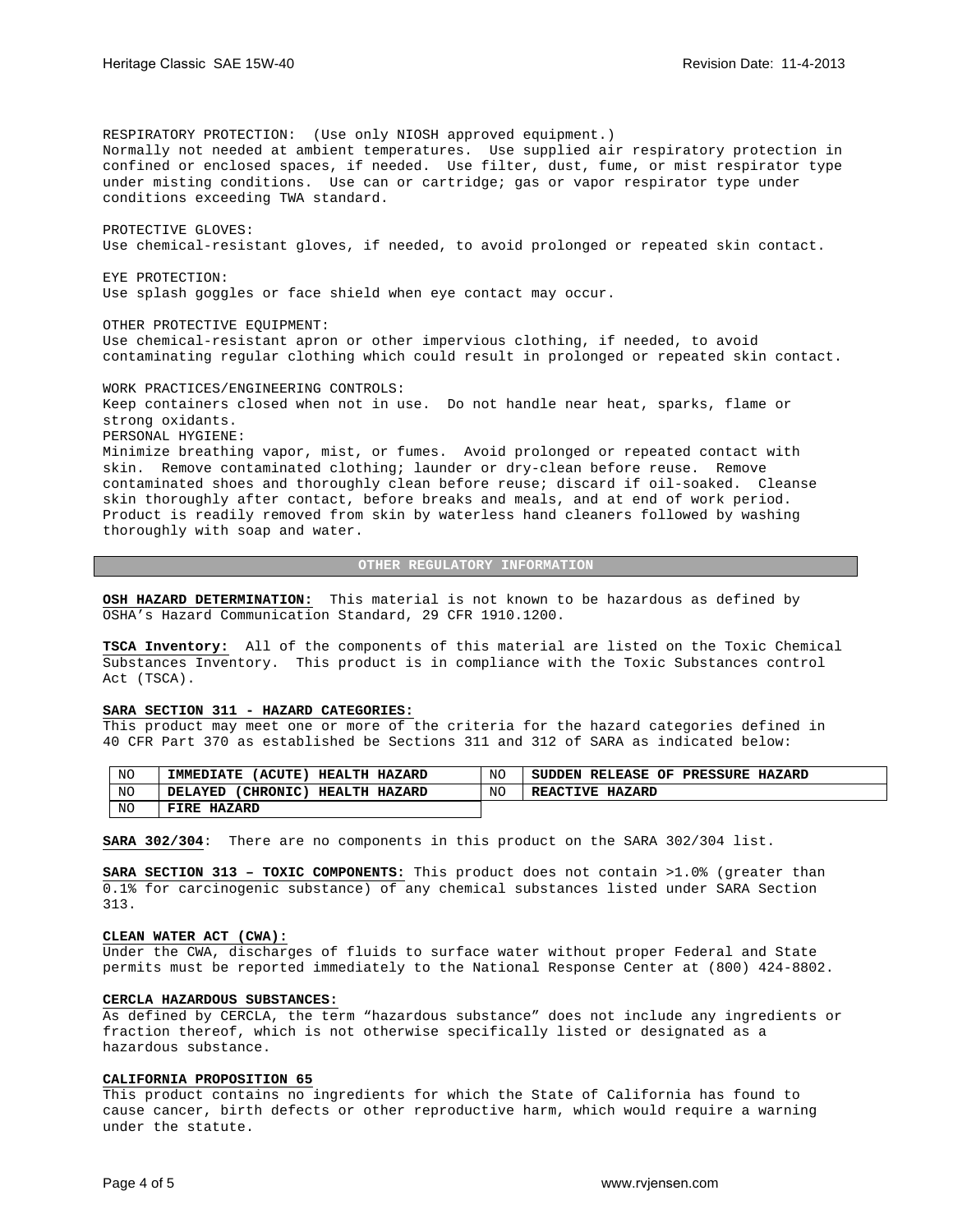## **NEW JERSEY RIGHT-TO-KNOW LABEL**

Mineral oil

## **WHMIS CLASSIFICATION**

This product is not a WHMIS controlled substance.

| PREPARED BY: Alan Denniston | Technical Services \ |
|-----------------------------|----------------------|
|                             |                      |

THE ABOVE INFORMATION IS ACCURATE TO THE BEST OF OUR KNOWLEDGE. HOWEVER, SINCE DATA, SAFETY STANDARDS, AND GOVERNMENT REGULATIONS ARE SUBJECT TO CHANGE AND THE CONDITIONS OF HANDLING AND USE, OR MISUSE BEYOND OUR CONTROL, SELLER MAKES NO WARRANTY, EITHER EXPRESS OR IMPLIED, WITH RESPECT TO THE COMPLETENESS OR CONTINUING ACCURACY OF THE INFORMATION CONTAINED HEREIN AND DISCLAIMS ALL LIABILITY FOR RELIANCE THEREON. USER SHOULD SATISFY HIMSELF THAT HE HAS ALL CURRENT DATA RELEVANT TO HIS PARTICULAR USE.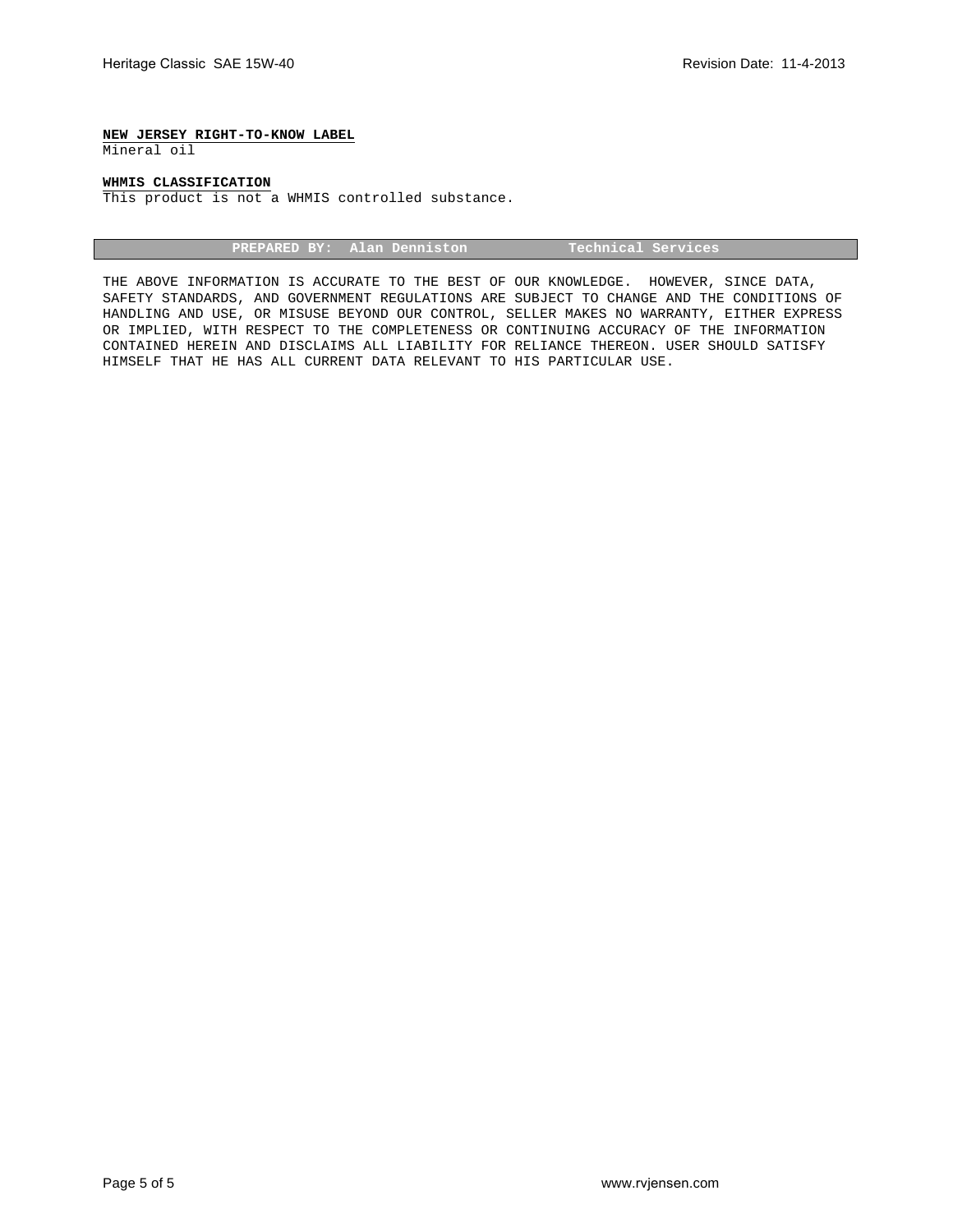## **CLASSIC, SAE 15W-40**

*DIESEL ENGINES*



## **High performance heavy-duty diesel engine oil, API CJ-4 /SM**

| <b>APPLICATIONS</b>       |                                                                                                                                                                                                                                                                                                                                                                                                                                                             |
|---------------------------|-------------------------------------------------------------------------------------------------------------------------------------------------------------------------------------------------------------------------------------------------------------------------------------------------------------------------------------------------------------------------------------------------------------------------------------------------------------|
| All types of service      | Developed for the newest (post 2007) low emission diesel engines with after-<br>$\bullet$<br>treatment systems using low sulfur or ultra-low sulfur diesel fuel.<br>Formulated to meet the most severe servicing conditions for both on and off-<br>$\bullet$<br>highway diesel powered equipment. Recommended for transportation and<br>off-highway equipment such as long- and short-haul delivery trucks, farm<br>tractors, construction equipment, etc. |
| <b>PERFORMANCE</b>        |                                                                                                                                                                                                                                                                                                                                                                                                                                                             |
| <b>Specifications</b>     | API CJ-4/SM (API CJ-4, CI-4 Plus, CI-4, CH-4, CG-4, CF/SM)<br>ACEA E7/E9<br>$\bullet$                                                                                                                                                                                                                                                                                                                                                                       |
| <b>OEMs approvals</b>     | Cummins CES 20081; Detroit Diesel 93K218; DDC series 2000 & 4000;<br>Mack EO-O Premium Plus 07; MAN 3275; Mercedes Benz-Approval 228.31;<br>Renault trucks RLD-3 and Volvo VDS-4.<br>Meets the requirements of Caterpillar ECF-3 and International (Navistar)                                                                                                                                                                                               |
| <b>CUSTOMER BENEFITS</b>  |                                                                                                                                                                                                                                                                                                                                                                                                                                                             |
| Increased drain intervals | Ito bigh perfermance level ellowe lenger droipe intervals ever prior. A DI                                                                                                                                                                                                                                                                                                                                                                                  |

| INGLEASED QIAIN INGLYAIS   | $\bullet$ | Its high performance level allows longer drains intervals over prior API<br>categories for heavy duty diesel engine oil. |
|----------------------------|-----------|--------------------------------------------------------------------------------------------------------------------------|
| High technical performance |           | Exceptional anti-wear and anticorrosion properties<br>• Good efficiency against bore polishing                           |
|                            |           | • Excellent viscosity stability in operation                                                                             |
|                            |           | • High detergency and excellent soot dispersion                                                                          |

## **CHARACTERISTICS**

| TYPICAL CHARACTERISTICS-HERITAGE CLASSIC SAE 15W-40 |        |                                                           |  |  |  |
|-----------------------------------------------------|--------|-----------------------------------------------------------|--|--|--|
| Specific gravity                                    | 0.874  | Pour point, <sup>o</sup> F (°C) (ASTM D 97)<br>$-29(-34)$ |  |  |  |
| Viscosity @ 40°C, cSt (ASTM D 445)                  | 113    | 424 (218)<br>Flash point °F (°C) (ASTM D 92)              |  |  |  |
| Viscosity @ 100°C, cSt (ASTM D 445)                 | 15.0   | Phosphorus (ppm)<br>< 1200                                |  |  |  |
| Viscosity Index (ASTM D 2270)                       | 137    | Ash, wt% (ASTM D 874)<br>1.0                              |  |  |  |
| TBN (ASTM D 2896)                                   | 10     | Sulfur<br>< 0.4                                           |  |  |  |
| Cold crank, cps @ -20°C (ASTM D 5293)               | < 7000 |                                                           |  |  |  |

## ROBERT V. JENSEN, INC.

4029 S. Maple Ave. Fresno, CA 93725 800-366-8210 or 559-485-8210 **www.rvjensen.com.com**

**Classic 15W-40**  Sheet updated: 8/12/2011

Robert V. Jensen, Inc. with a policy of continuous improvement, reserves the right to change specifications as technology progresses. We<br>are not responsible for the misuse and/or misapplication of our products. MSDS are fo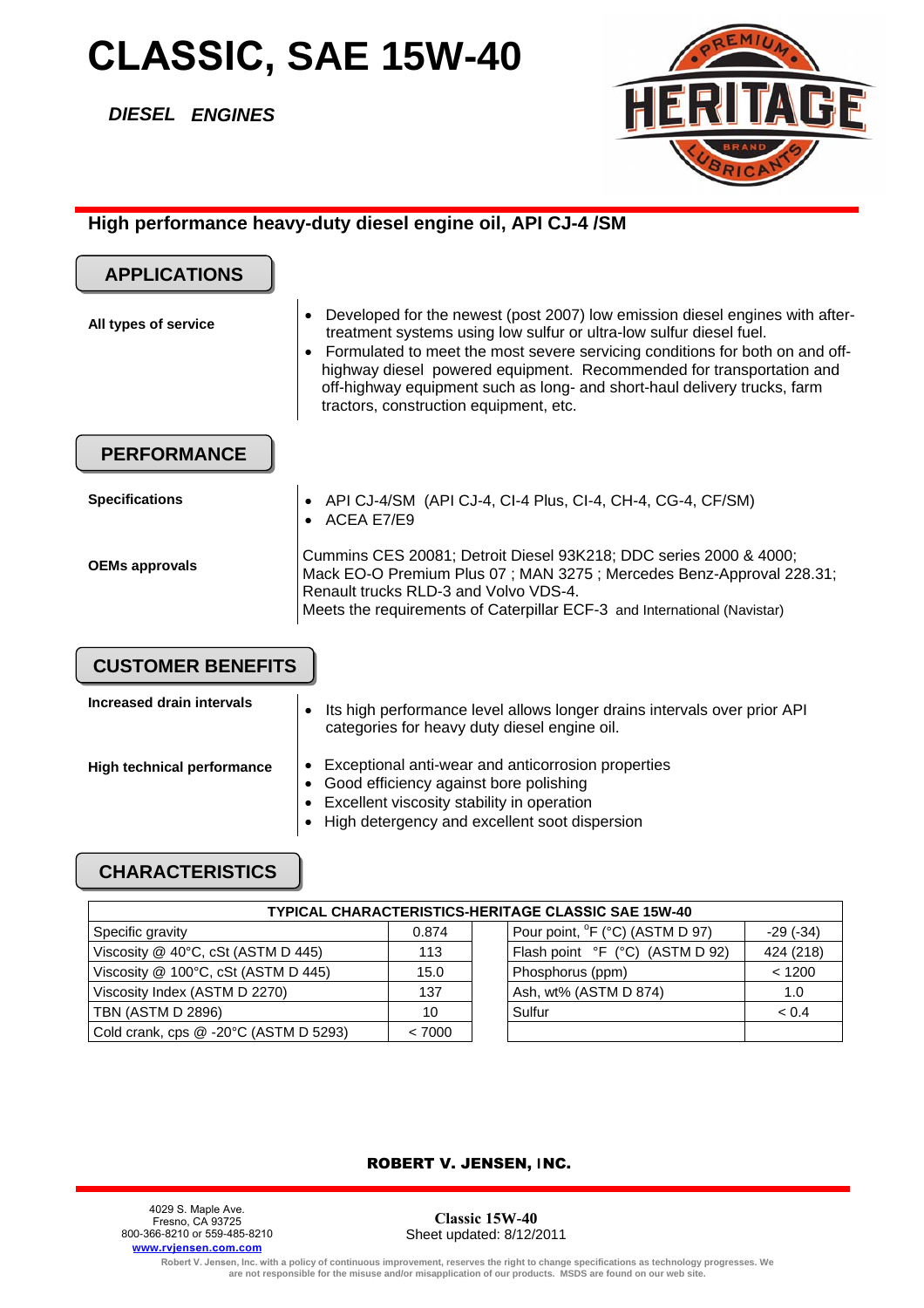# **CLASSIC SN-GF5 OILS**

**SAE 5W‐20, 5W‐30 & 10W‐30**



## **Passenger car motor oil with API SN/GF-5 credentials**

| <b>APPLICATIONS</b>                                               |                                                                                                                                                                                                                                                                                                                                                                                                                                                                                                                                            |
|-------------------------------------------------------------------|--------------------------------------------------------------------------------------------------------------------------------------------------------------------------------------------------------------------------------------------------------------------------------------------------------------------------------------------------------------------------------------------------------------------------------------------------------------------------------------------------------------------------------------------|
| All types of service                                              | <b>CLASSIC SN-GF5</b> multi-grade oils are designed to meet lubrication<br>$\bullet$<br>requirements of today's naturally aspirated, turbo-charged and super-charged<br>gasoline fueled engines.<br><b>CLASSIC SN-GF5</b> multi-grade oils are formulated to provide excellent<br>$\bullet$<br>oxidation stability, low temperature flow properties and enhanced fuel<br>economy. They also meet the low volatility requirements of ILSAC GF-5 for<br>improved engine cleanliness and reduced oil consumption.                             |
| <b>PERFORMANCE</b>                                                |                                                                                                                                                                                                                                                                                                                                                                                                                                                                                                                                            |
| <b>API SN and ILSAC GF-5</b>                                      | <b>SUITABLE FOR:</b><br>GM, Ford, Chrysler, Dodge, Jeep, Honda, Acura, Toyota, Lexus, Mazda, Nissan,<br>Infinity, Subaru, Hyundai, Kia, Suzuki, and Mitsubishi.                                                                                                                                                                                                                                                                                                                                                                            |
| <b>CUSTOMER BENEFITS</b>                                          |                                                                                                                                                                                                                                                                                                                                                                                                                                                                                                                                            |
| Increased drain intervals<br><b>High technical</b><br>performance | Its higher performance level allows longer drains intervals with fuel economy.<br>٠<br>Most US car manufacturers recommend 5,000 to 7,000 mile drain intervals in<br>these fuel economy multi-grade oils.<br>Enhanced detergents, dispersants, anti-oxidants, anti-wear and corrosion<br>$\bullet$<br>prevention properties improve the fluid performance under all types of service.<br>Excellent low temperature flow properties ensuring easy cold starts. Engine<br>$\bullet$<br>components are lubricated quickly giving longer life. |
|                                                                   |                                                                                                                                                                                                                                                                                                                                                                                                                                                                                                                                            |

## **CHARACTERISTICS**

| TYPICAL TEST PROPERTIES-CLASSIC SN/GF-5 OILS |            |            |                 |  |  |
|----------------------------------------------|------------|------------|-----------------|--|--|
| Grade                                        | 5W-20      | 5W-30      | 10W-30          |  |  |
| Specific gravity @ 60/60°F                   | 0.867      | 0.867      | 0.872           |  |  |
| Viscosity, cSt @ 100°C (ASTM D 445)          | 7.1        | 10.1       | 10.50           |  |  |
| Viscosity, cSt @ 40°C (ASTM D 445)           | 42         | 60         | 69              |  |  |
| Viscosity Index (ASTM D 2270)                | 134        | $150+$     | 137             |  |  |
| Cold crank simulator, cp @ (ASTM D 5293)     | 5500@-30°C | 6000@-30°C | 6100@-25°C      |  |  |
| Pour Point, <sup>°</sup> F (°C) (ASTM D 97)  | $-33(-36)$ | $-33(-36)$ | $-27$ ( $-33$ ) |  |  |
| NOACK, (15 wt% max loss)                     | Pass       | Pass       | Pass            |  |  |

ROBERT V. JENSEN, INC.

**4029 S. Maple Ave. Fresno, CA 93725 800-366-8210 or 559-485-8210**  www.[rvjensen.c](http://www.total-us.com/)om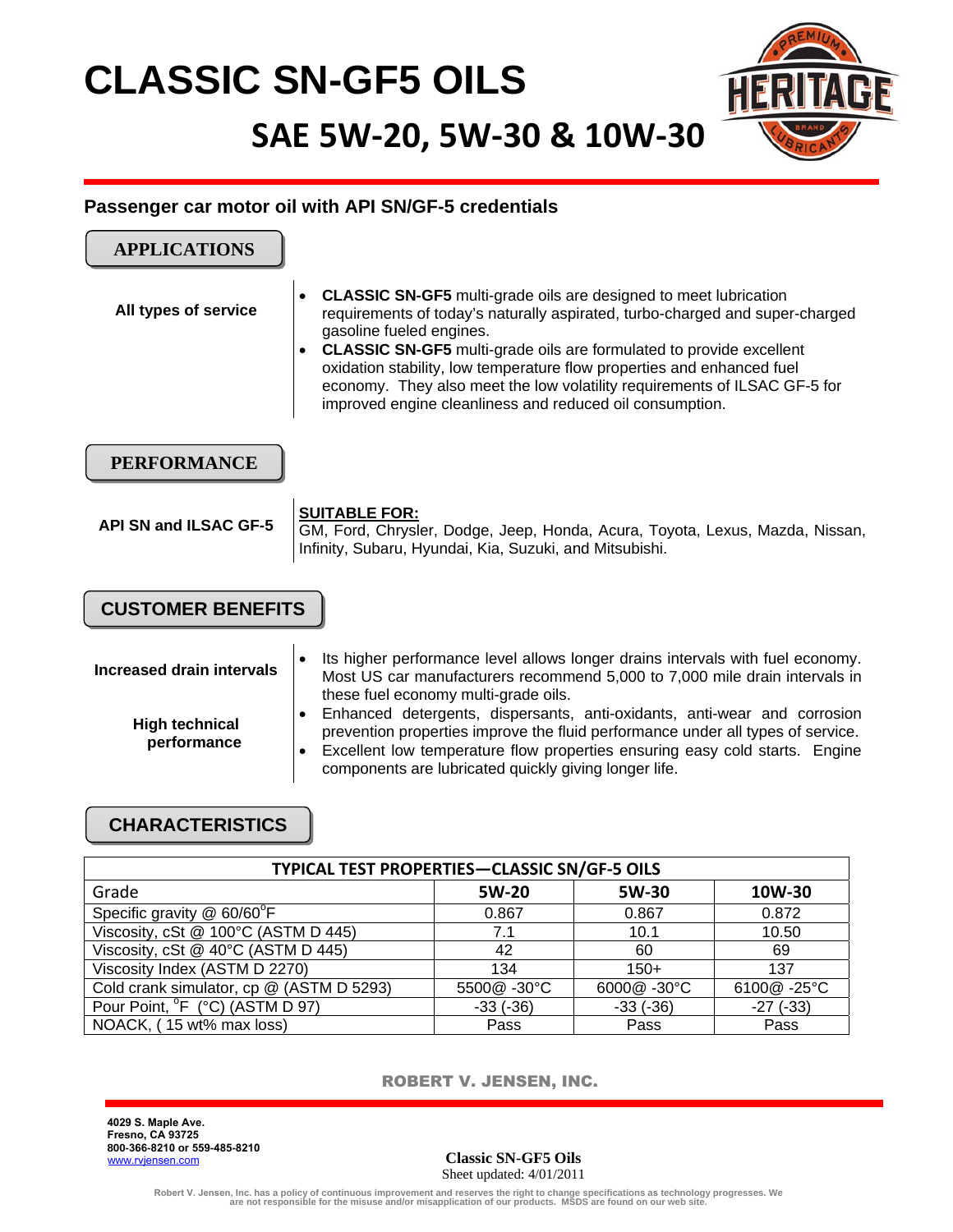## **MATERIAL SAFETY DATA SHEET**

ROBERT V. JENSEN, INC. 4029 S. Maple Ave, Fresno, CA 93725 Phone 1-800-366-8210

Product HERITAGE CLASSIC SN-GF5<br>ORIGINAL ISSUE April 1, 2011 ORIGINAL ISSUE REVISION DATE Nov 1, 2013



|                                                                                              | IDENTIFICATION AND EMERGENCY INFORMATION |            |  |
|----------------------------------------------------------------------------------------------|------------------------------------------|------------|--|
| PRODUCT NAME:<br>HERITAGE CLASSIC SN-GF5<br>$(all \nqrades)$ 5W-20, 5W-30 and<br>$10W - 30)$ |                                          | PRODUCT #: |  |

CHEMICAL NAME: CAS #'S:  $N/A$  - Mixture Mixture

PRODUCT APPEARANCE AND ODOR: CHEMICAL FAMILY: Viscous liquid, petroleum odor N/A

SYNONYMS: EMERGENCY TELEPHONE:

Engine Oil 1-800-442-5823 or 1-908-862-9300

**COMPONENTS AND HAZARD INFORMATION**

COMPONENTS: W/W HAZARD DATA (TLV, LD50, LC50, ETC.):

Petroleum based lubricating oil 5 mg/m3 TWA (OSHA, ACGIH) CAS# 64742-54-7, 64742-65-0, (as an oil mist) 64741-89-5, 64741-88-4\* -------------------------------------

**\* Paraffinic base oil used are not limited to but include these CAS numbers.**

Additives, non-hazardous m/e

HAZARDOUS MATERIALS IDENTIFICATION SYSTEM (HMIS): Health Flammability Reactivity 1 l 0

## **TRANSPORTATION INFORMATION**

TRANSPORTATION/SHIPPING INFORMATION:

Department of Transportation (DOT): Not regulated

**EMERGENCY FIRST AID**

EYE CONTACT:

If splashed into the eyes, flush with clear water for l5 minutes or until irritation subsides. If irritation persists, call a physician.

SKIN CONTACT:

In case of skin contact, remove contaminated clothing and wash skin thoroughly with soap and water.

INHALATION:

Vapor pressure is very low. Vapor inhalation under ambient conditions is normally not a problem. If overcome by vapor from hot product, immediately remove from exposure and call a physician. If breathing is irregular or has stopped, start resuscitation; administer oxygen if available. If overexposure to oil mist, remove from further exposure until excessive oil mist condition subsides.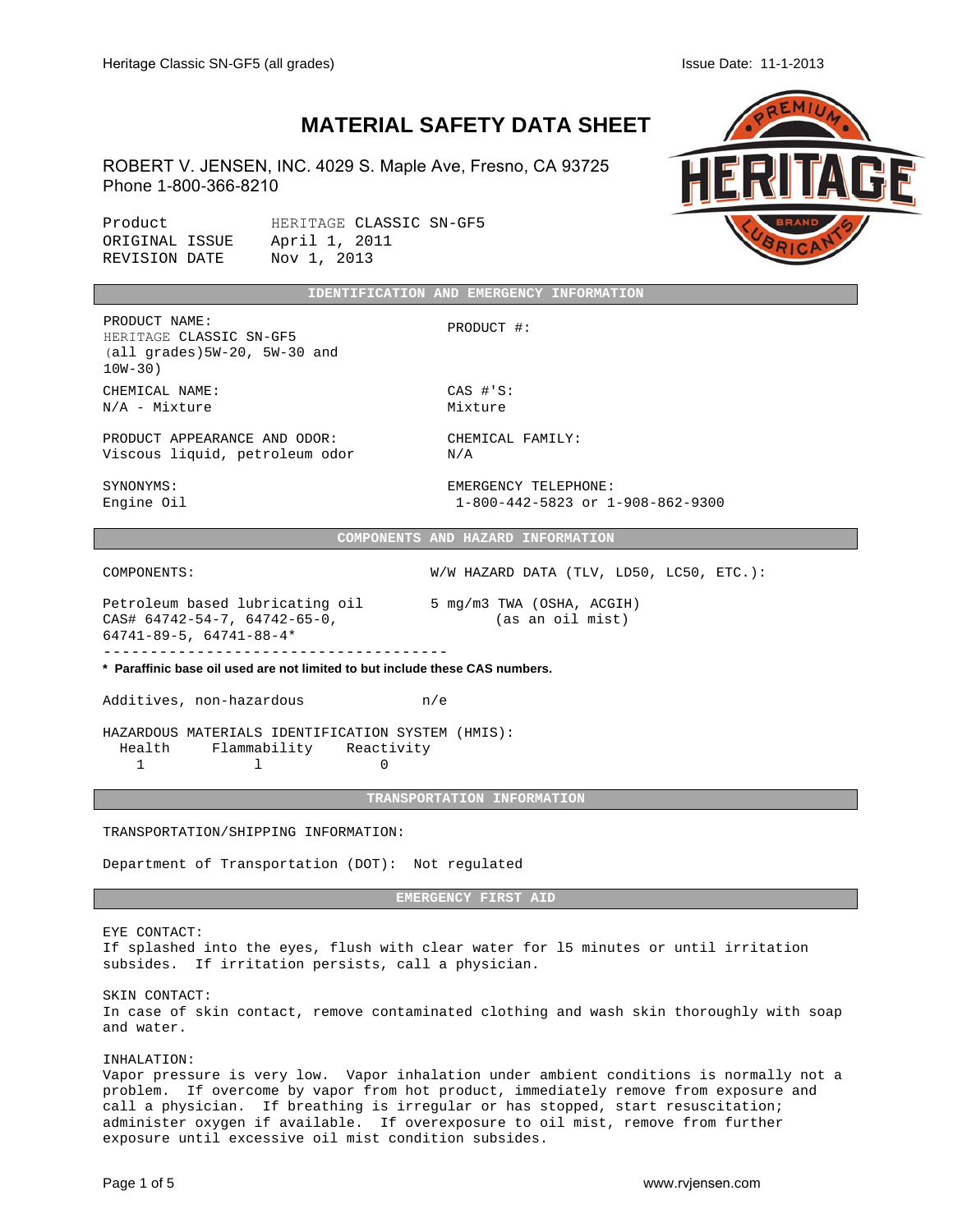INGESTION: If ingested, do not induce vomiting. Call a physician immediately.

#### **FIRE AND EXPLOSION HAZARD INFORMATION**

FLASH POINT (MINIMUM): AUTOIGNITION TEMPERATURE: >204°C (>400°F) Test method: COC N/E NATIONAL FIRE PROTECTION ASSOCIATION (NFPA) - HAZARD IDENTIFICATION: Health Flammability Reactivity 1 0 FLAMMABLE OR EXPLOSIVE LIMITS (approximate percent by volume in air): Estimated values: lower N/E upper N/E EXTINGUISHING MEDIA AND FIRE FIGHTING PROCEDURES: Foam, water spray (fog), dry chemical, carbon dioxide and vaporizing liquid type extinguishing agents may all be suitable for extinguishing fires involving this type product, depending on size or potential size of fire and circumstances related to the situation. Water or foam may cause frothing. Use water to keep fire-exposed containers cool. Water froth may be used to flush spills away from exposure. Minimize breathing gases, vapor, fumes, or decomposition products. Use supplied-air breathing equipment for enclosed or confined spaces or as otherwise needed. UNUSUAL FIRE AND EXPLOSION HAZARDS: n/a "EMPTY" CONTAINER WARNING: Empty containers retain residue (liquid or vapor) and can be dangerous. DO NOT

PRESSURIZE, WELD, CUT BRAZE, SOLDER, DRILL, GRIND OR EXPOSE SUCH CONTAINERS TO HEAT, FLAME, SPARKS, OR OTHER SOURCES OF IGNITION; THEY MAY EXPLODE AND CAUSE INJURY OR DEATH. Do not attempt to clean since residue is difficult to remove. "Empty" drums should be completely drained, properly bunged, and returned to a drum reconditioner. All other containers should be disposed of in an environmentally safe manner and in accordance with government regulations.

**HEALTH AND HAZARD INFORMATION**

EXPOSURE LIMIT FOR TOTAL PRODUCT: Monitor data listed in the Components and Hazard Information section.

VARIABILITY AMONG INDIVIDUALS:

Health studies have shown that many petroleum hydrocarbons and synthetic lubricants pose potential human health risks which vary from person to person. As a precaution, exposure to liquids, vapors, mists, or fumes should be minimized.

EFFECTS OF OVEREXPOSURE (Signs and symptoms of exposure): Prolonged or repeated skin contact with this product tends to remove skin oils possibly leading to irritation and dermatitis. Product contacting the eye may cause irritation. Product has a low order of oral and dermal toxicity. Possible aspiration hazard. Induced vomiting may cause aspiration of product into the lungs. (See Emergency First Aid Section).

**PHYSICAL DATA**

The following data are approximate or typical values and should not be used for precise design purposes.

| BOILING RANGE:                                 | VAPOR PRESSURE:                   |
|------------------------------------------------|-----------------------------------|
| Not available                                  | $<$ 0.1 mmHq @ 20°C               |
| SPECIFIC GRAVITY (25°C/25°C):<br>$(WATER = 1)$ | VAPOR DENSITY $(AIR = 1)$ :<br>55 |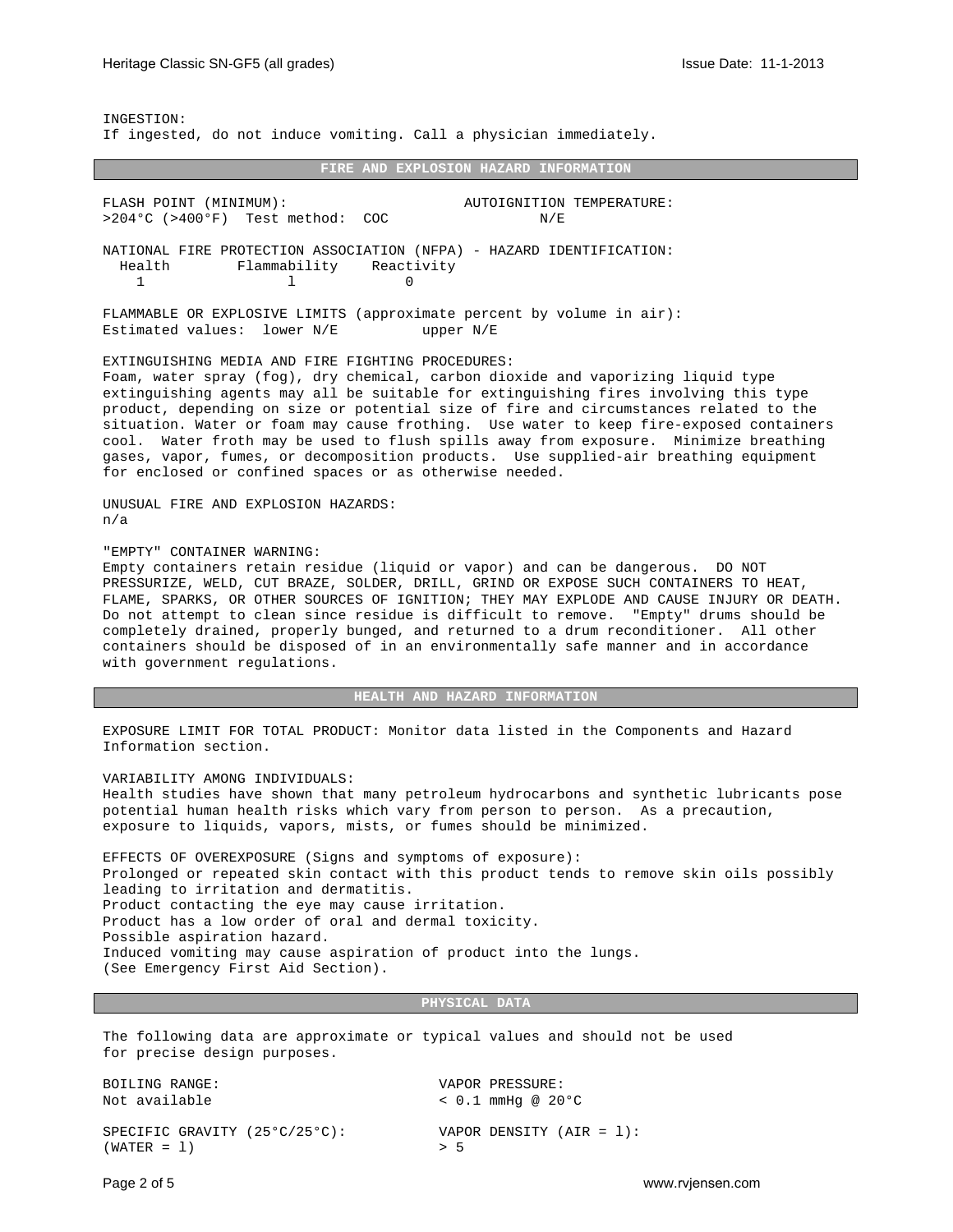$-1.0$ 

Wide range  $N$  Negligible

(77°F) (n-BUTYL ACETATE = 1):  $(77°F)$ :<br>Not available  $Nil$ Not available

MOLECULAR WEIGHT: PERCENT VOLATILE BY VOLUME:

EVAPORATION RATE @ l ATM. AND 25°C SOLUBILITY IN WATER @ l ATM. and 25°C

**REACTIVITY**

This product is stable and will NOT react violently with water. Hazardous polymerization will not occur. Avoid contact with strong oxidants such as liquid chlorine, concentrated oxygen, sodium hypochlorite or calcium hypochlorite, etc., as this represents an explosion hazard.

DECOMPOSITION PRODUCTS UNDER FIRE CONDITIONS: Fumes, smoke, carbon monoxide, and other deomposition products, in case of incomplete combustion.

CONDITIONS TO AVOID: Open flames.

#### **TOXICITY**

| ORAL (Acute)            | N/E |
|-------------------------|-----|
| DERMAL (Acute)          | N/E |
| EYE.                    | N/E |
| INHALATION (Acute)      | N/E |
| CHRONIC SUBCHRONIC ETC. | N/F |

Medical Conditions Aggravated by Exposure: Unknown This product does NOT contain any ingredients identified as carcinogenic by IARC, NTP, or OSHA. All components known to be contained in this product are on the TSCA inventory or are exempt. SARA Section 313 Status: This material is not known to contain any chemicals on the SARA Section 313 list at a concentration greater than 1.0 percent or carcinogenic chemical on that list at a concentration greater than 0.1 percent.

**SPILL OR LEAK PROCEDURES**

STEPS TO BE TAKEN IN CASE MATERIAL IS RELEASED OR SPILLED: Keep product out of sewers and watercourses by diking or impounding. Absorb with sand or inert material. Sweep or scoop up and remove. Prevent spread of spill. Advise authorities if product has entered or may enter sewers, watercourses or extensive land areas. Assure conformity with local regulations.

WASTE DISPOSAL METHOD: (Consult federal, state, or local authorities for proper disposal procedures.) Assure conformity with applicable disposal regulations. Dispose of absorbed material at an approved waste site or facility.

**PROTECTION AND PRECAUTIONS** 

VENTILATION: (Always maintain below permissible exposure limits.) Use local exhaust to capture vapor, mist or fumes, if necessary. Provide ventilation sufficient to prevent exceeding recommended exposure limit or buildup of explosive concentrations of vapor in air.

RESPIRATORY PROTECTION: (Use only NIOSH approved equipment.) Normally not needed at ambient temperatures. Use supplied air respiratory protection in confined or enclosed spaces, if needed. Use filter, dust, fume, or mist respirator type under misting conditions. Use can or cartridge; gas or vapor respirator type under conditions exceeding TWA standard.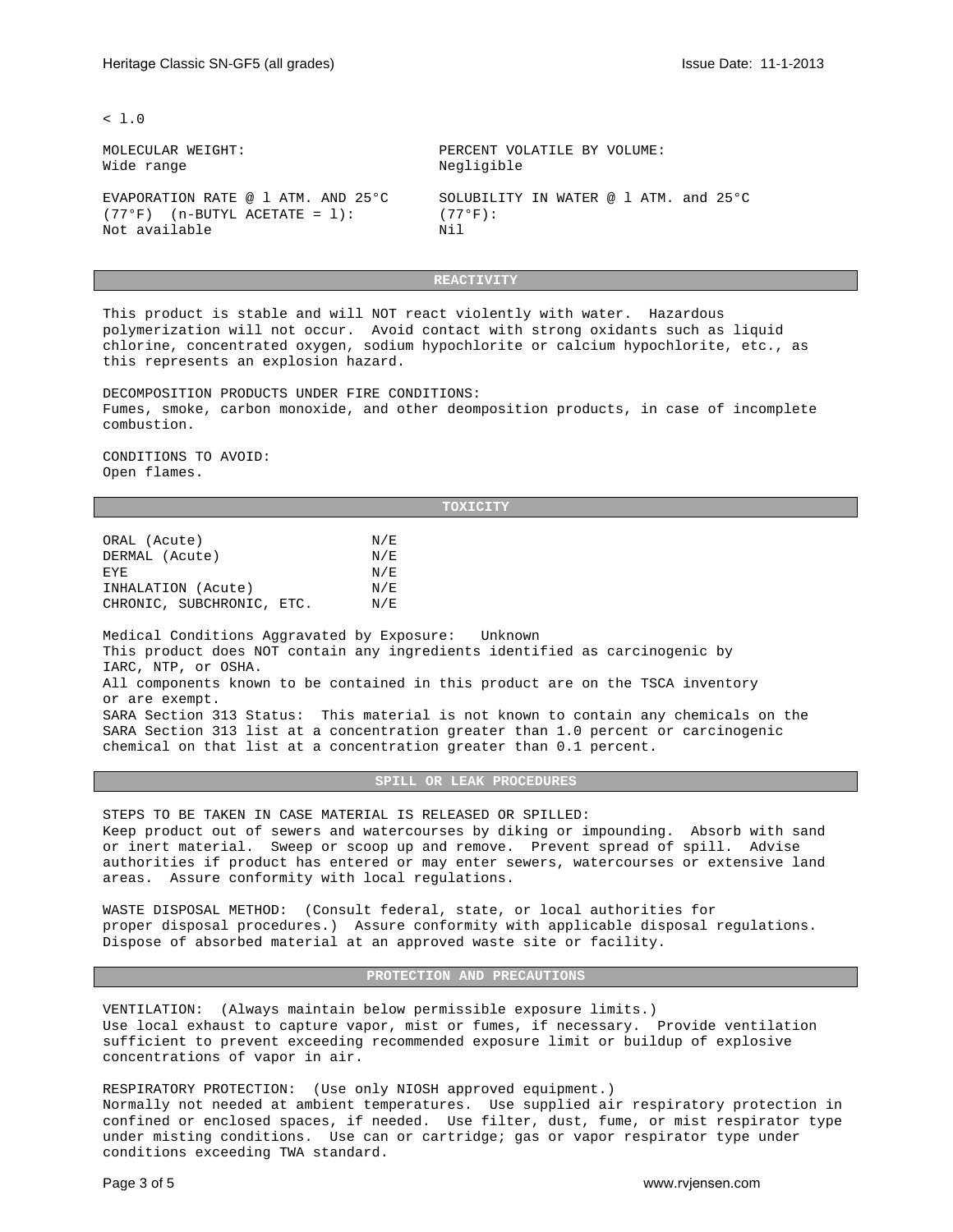PROTECTIVE GLOVES: Use chemical-resistant gloves, if needed, to avoid prolonged or repeated skin contact.

EYE PROTECTION: Use splash goggles or face shield when eye contact may occur.

OTHER PROTECTIVE EQUIPMENT: Use chemical-resistant apron or other impervious clothing, if needed, to avoid contaminating regular clothing which could result in prolonged or repeated skin contact.

WORK PRACTICES/ENGINEERING CONTROLS: Keep containers closed when not in use. Do not handle near heat, sparks, flame or strong oxidants.

## PERSONAL HYGIENE:

Minimize breathing vapor, mist, or fumes. Avoid prolonged or repeated contact with skin. Remove contaminated clothing; launder or dry-clean before reuse. Remove contaminated shoes and thoroughly clean before reuse; discard if oil-soaked. Cleanse skin thoroughly after contact, before breaks and meals, and at end of work period. Product is readily removed from skin by waterless hand cleaners followed by washing thoroughly with soap and water.

## **OTHER REGULATORY INFORMATION**

**OSH HAZARD DETERMINATION:** This material is not known to be hazardous as defined by OSHA's Hazard Communication Standard, 29 CFR 1910.1200.

**TSCA Inventory:** All of the components of this material are listed on the Toxic Chemical Substances Inventory. This product is in compliance with the Toxic Substances control Act (TSCA).

## **SARA SECTION 311 - HAZARD CATEGORIES:**

This product may meet one or more of the criteria for the hazard categories defined in 40 CFR Part 370 as established be Sections 311 and 312 of SARA as indicated below:

| NO | (ACUTE )<br><b>IMMEDIATE</b><br><b>HEALTH</b><br><b>HAZARD</b> | NTC        | OF<br><b>PRESSURE</b><br><b>RELEASE</b><br><b>SUDDEN</b><br><b>HAZARD</b> |
|----|----------------------------------------------------------------|------------|---------------------------------------------------------------------------|
| NO | <b>'CHRONIC)</b><br>HEALTH HAZARD<br>DELAYED                   | <b>NTC</b> | <b>REACTIVE</b><br><b>HAZARD</b>                                          |
| NO | FIRE<br><b>HAZARD</b>                                          |            |                                                                           |

**SARA 302/304**: There are no components in this product on the SARA 302/304 list.

**SARA SECTION 313 – TOXIC COMPONENTS:** This product does not contain >1.0% (greater than 0.1% for carcinogenic substance) of any chemical substances listed under SARA Section 313.

#### **CLEAN WATER ACT (CWA):**

Under the CWA, discharges of fluids to surface water without proper Federal and State permits must be reported immediately to the National Response Center at (800) 424-8802.

## **CERCLA HAZARDOUS SUBSTANCES:**

As defined by CERCLA, the term "hazardous substance" does not include any ingredients or fraction thereof, which is not otherwise specifically listed or designated as a hazardous substance.

## **CALIFORNIA PROPOSITION 65**

This product contains no ingredients for which the State of California has found to cause cancer, birth defects or other reproductive harm, which would require a warning under the statute.

## **NEW JERSEY RIGHT-TO-KNOW LABEL**

Mineral oil

## **WHMIS CLASSIFICATION**